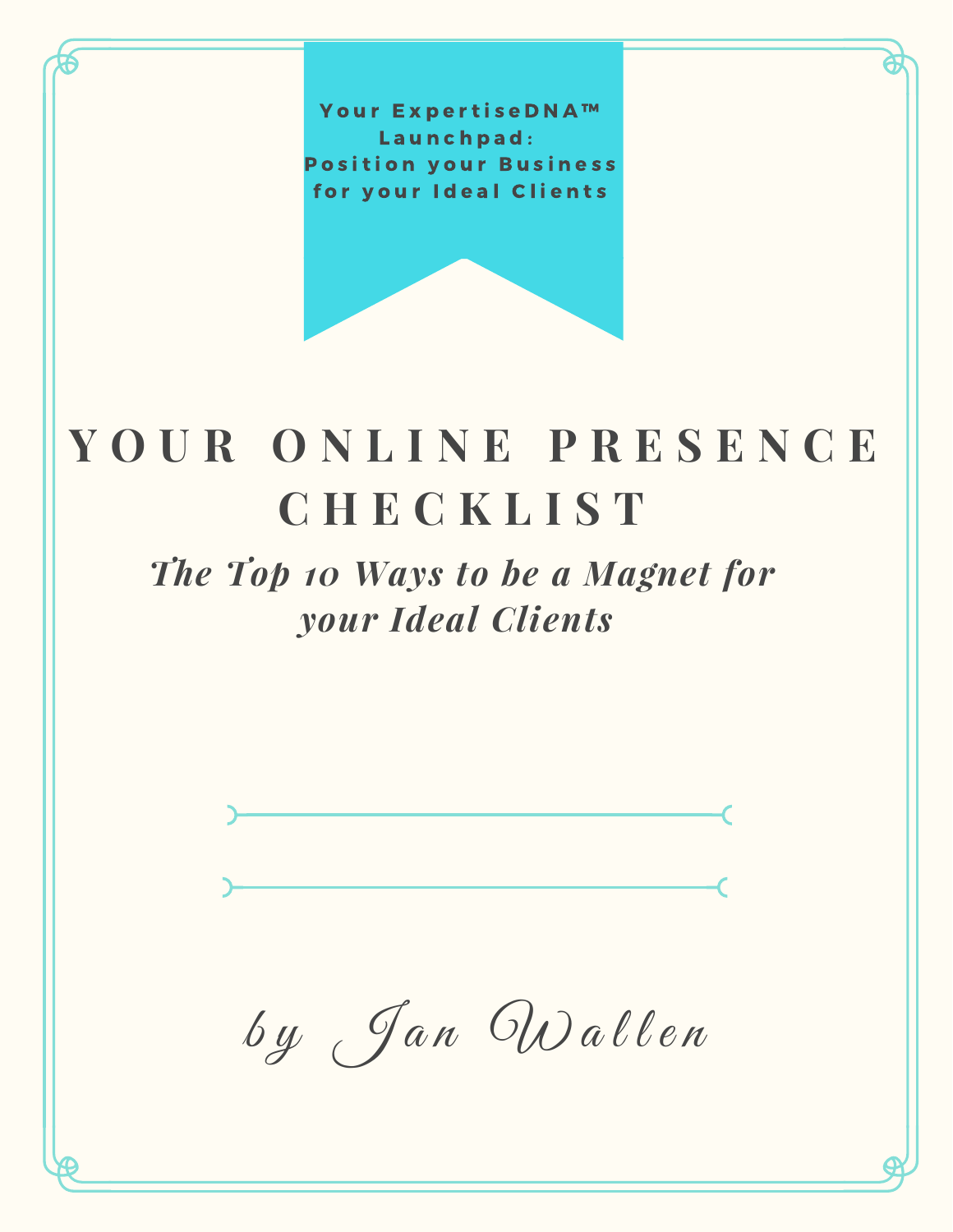### **Learn more at: www.JanWallen.com**

#### **Your Online Presence can be a magnet for your Ideal Clients. What does yours say?**

**Is it a magnet** that draws them to strategy calls with me, and they see immediately that they want to work with me. They say, "Yes! – When can we start?"

 $Or \ldots$ 

**Does it leave them confused** and uncertain, and they say, "I'll think about it" – even after an excellent discovery breakthrough call or strategy session.

Use this checklist to find out if your Online Presence represents you well to your Ideal Clients.

**1. Your website.** Is it mobile responsive? If not, you're missing the 80% of people who are on their smartphones, and Google doesn't see you so you don't come up in searches.

**2. Your marketing and brand message.** Is it clear, concise and compelling? Do your Ideal Clients recognize that you work with them? Do they see your solution and outcomes?

**3. Your social media presence.** My "go where the fish are" principle. Are you on the sites that your Ideal Clients go to? In the groups they're in?

**4. What differentiates you?** Do your social media profiles and website show what differentiates you from other coaches who do similar things? Your *ExpertiseDNA*™ shows that. Your *ExpertiseDNA*™ is your unique combination of values, beliefs, skills and passions (to find out more, check out my blog (http://www.janwallen.com/blog)

**5. LinkedIn and Facebook Groups.** Are you active? Are you in the groups where you Ideal Clients are?

**6. Facebook Lives and videos** on YouTube and your website. Check the background, the lighting and the clothes you're wearing. Do they represent you well and project your brand?

**© 2008-2018 Jan Wallen. All rights reserved.**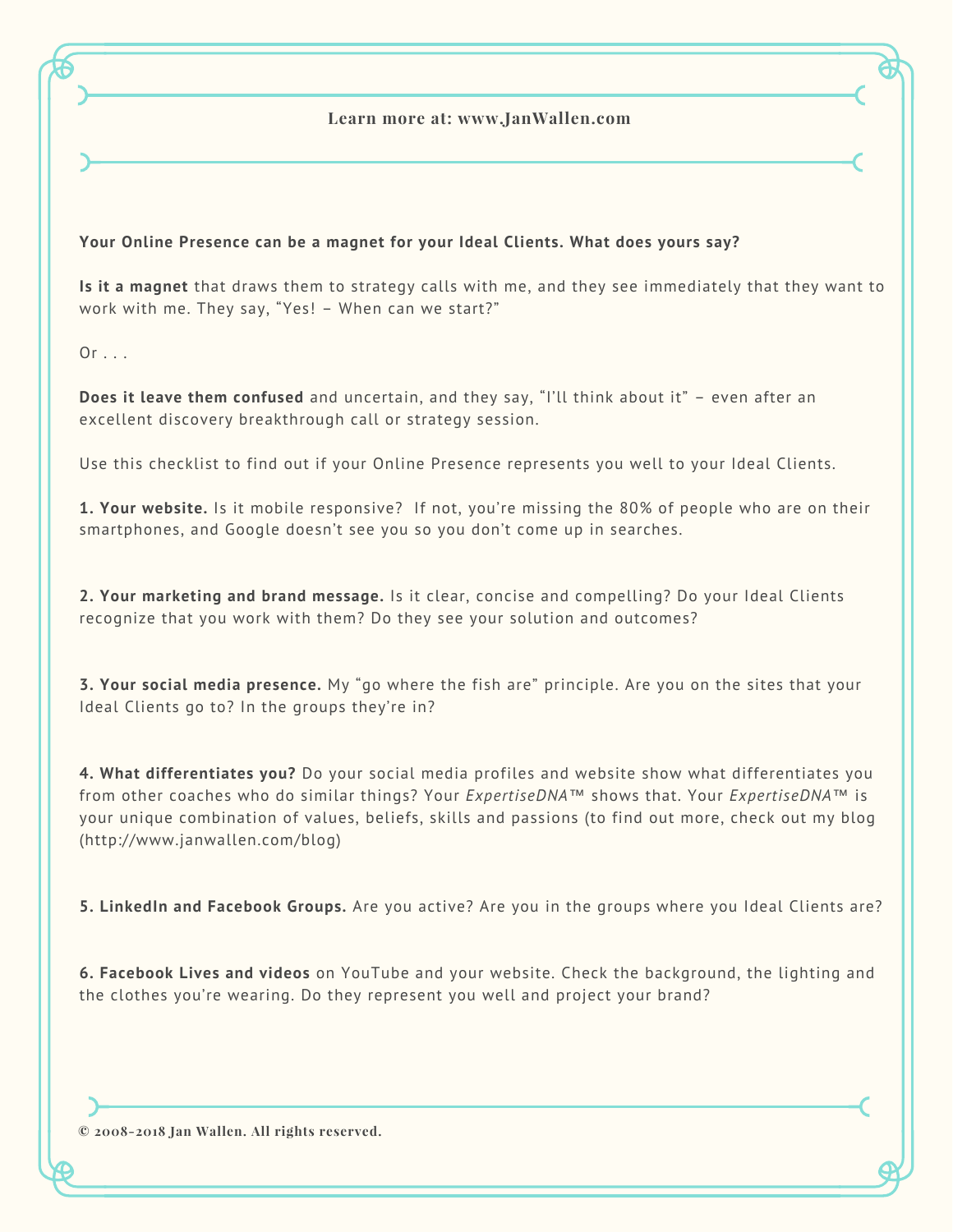**7. Compare websites and social media presence of other coaches**. How does your Online Presence represent you if your Ideal Client is looking at several other coaches who do the same thing? Check out the other sites they may look at.

**8. Your tag line and program names.** Do they show the results and outcomes? Talk about the pain points for your Ideal Clients?

**9. Your Title or label.** Do you have a title on your website and social media profiles? You don't have to use that title, and it may be confusing. For example, you can introduce yourself by telling people who you work with and what you do for them (the results you help them with, the challenges you solve). You do not have to say, "I'm a life coach" or "I'm a health coach." You can simply say (mine) "I work with coaches who want to stand out from the sea of coaches and work with their Ideal Clients."

**10. Networking and meeting people** you may want to work with virtually. Be sure you don't turn them off when you approach people you haven't met yet. "Pitching" turns people off. Be one who gives first.

#### *Your Lagniappe --*

I know, I said the Top 10. And here's #11 – what's with that? It's a bonus – or as they say in New Orleans, a "lagniappe". It means "extra", a gift, and comes from a custom where the baker would give you an extra bun when you bought a dozen. Here's your lagniappe:

11. Do you have a **Google for business** account set up? It's free, and when you have it set up and validated, Google sends you more website traffic (you don't pay anything).